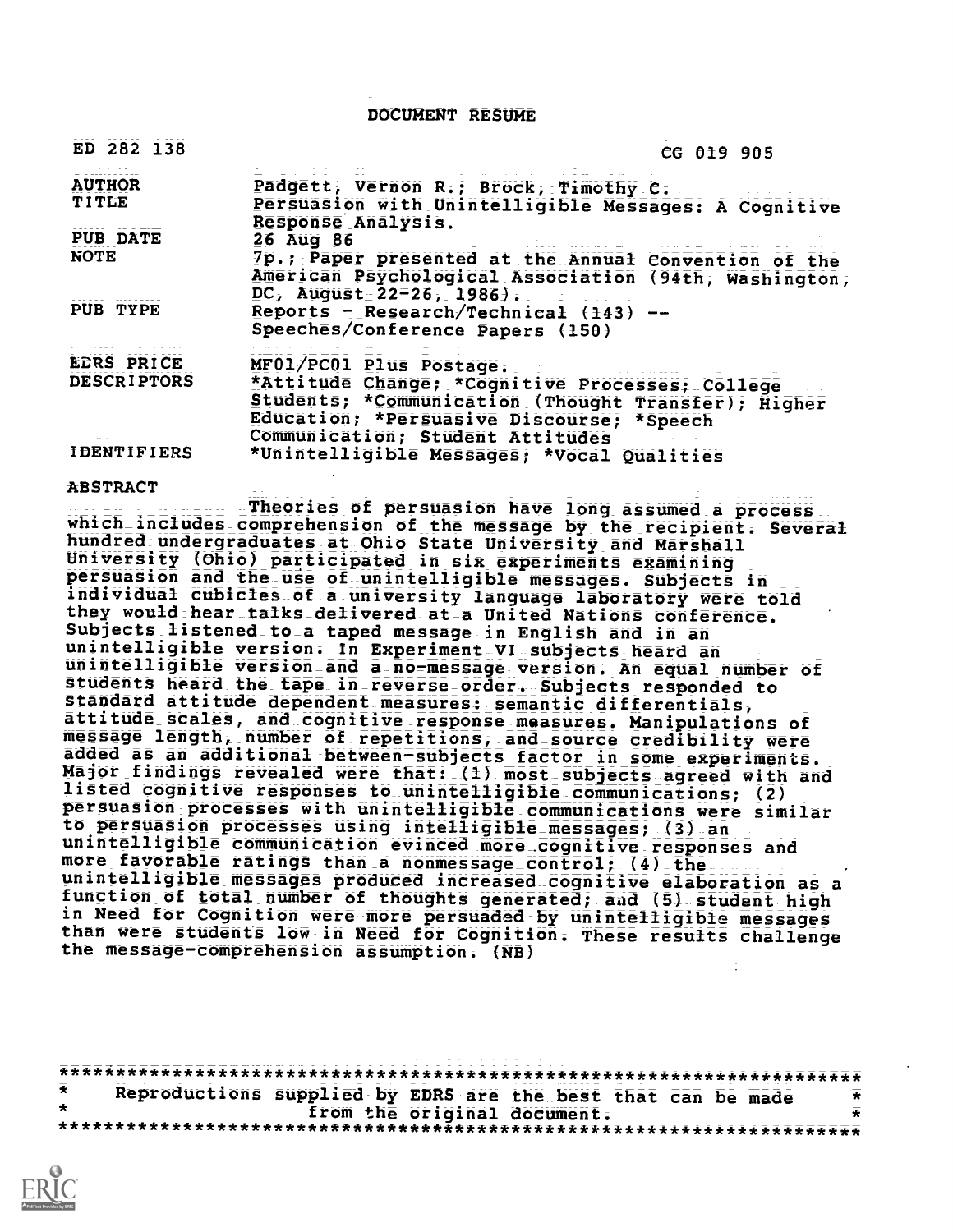| Ł | œ                        |
|---|--------------------------|
|   | $\overline{\phantom{a}}$ |
|   | $\boldsymbol{\sigma}$    |
| O | っ                        |
| ↶ | V                        |
| Q |                          |
| W |                          |

0

## Unintelligible Persuasion

 $\mathbf{1}$ 

PERSUASION WITH UNINRELLIGIBLE MESSAGES: A COGNITIVE RESPONSE ANALYSIS

Vernon R. Padgett

Subject index term: Social: Attitude change

U.S. DEPARTMENT DF EDUCATION Once of Educational Research and Improvement EDWCATIONAL RESOURCES INFORMATION<br>CENTER (ERIC)

r<br>This document has been reproduced as<br>received from the person or organization<br>originating it

D Minor changes have been made to improve<br>reproduction quality

Points of view or opinions stated in this good.<br>ment .do-noL.necessarily\_repretent\_official OEPI position or pohcy

Department of Psychology Marshall University Huntington WV 25701 304 696 6446/6; 522 7503 Timothy C. Brock Ohio State University

"PERMISSION TO REPRODUCE THIS MATERIAL HAS BEEN GRANTED BY

mon

TO THE EDUCATIDNAL RESOURCES INFORMATION CENTER (ERIC)."

Format Preference: Paper reading session

For the past seventy-five years all theories of persuasion have assumed a process which includes comprehension of the message by the recipient. The present series of experiments challenged the message-comprehension assumption. Comprehension was found not to be a necessary component of message acceptance. A sea-change in understanding of persuasion processes is seemingly required.

A review of naturalistic observations, survey research and experimentation indicated that persuasion occurs from exposure to unintelligible ocanunications, i.e., without the pcesibility of carprehension. For example, persuasion occurs during incomprehensible religious ceremony (Williams, 1981), same commercial advertising (Rowsome, 1970), or political appeals (Hitler, 1926/1971), during which message content is largely absent. Human infants first encounter speech as an unintelligible camunication (Wgotsky, 1962), and Skinner's (1936) "auditory Rorschach" played unintelligible speech which clinical patients interpreted in personally



 $\tilde{z}$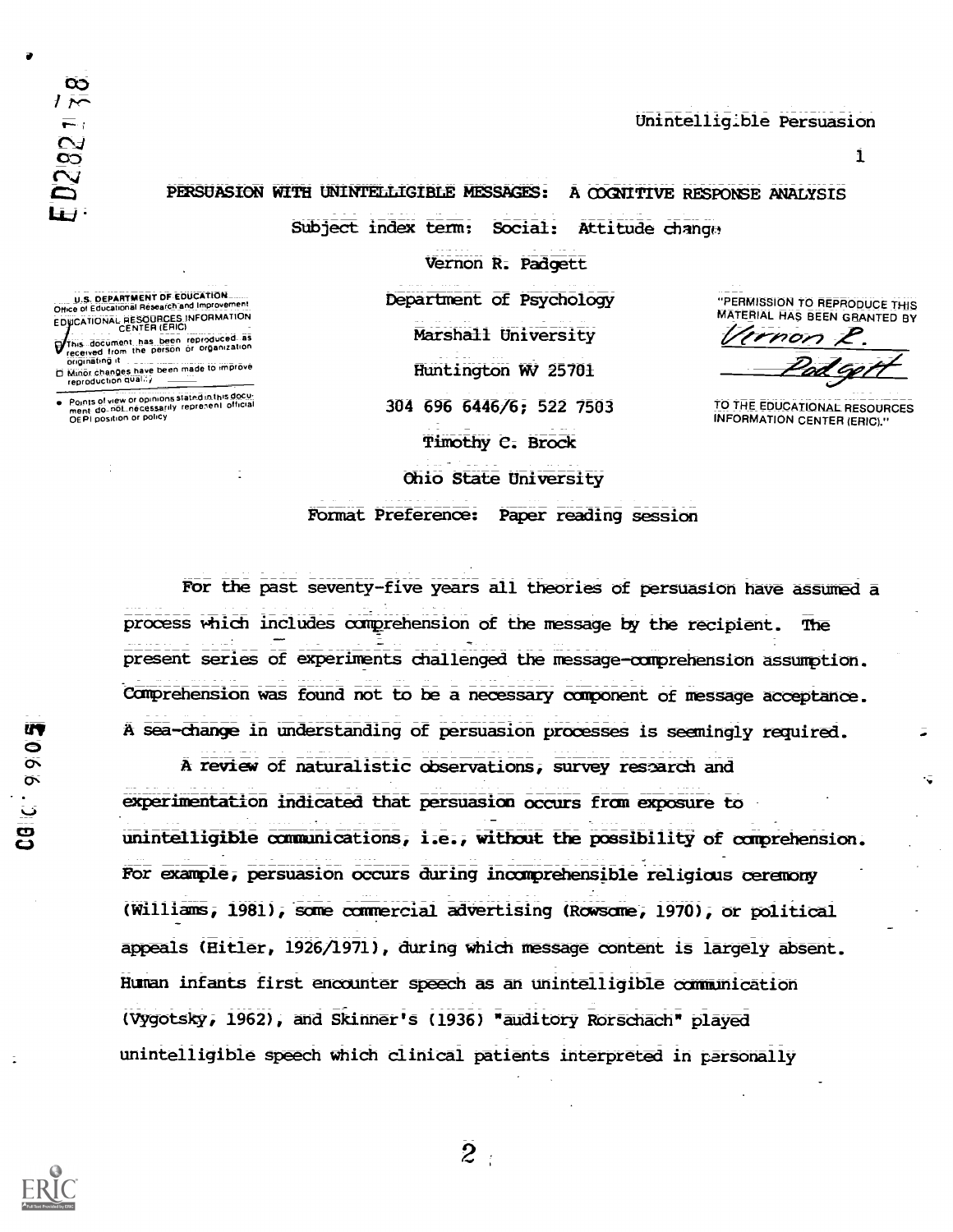relevant ways. Educators have found that a professional actor who "looked distinguished and sounded authoritative" was rated favorably by educators on content-relevant criteria, though his talk was nonsense (Naftulin, Ware & Donnelly, 1973); further, students favorably rate lectures they haven't attended and films they haven't seen (Reynolds, 1977).

A variety of psychological research suggests that humans are persuaded under conditions of unintelligibility: Langer's mindlessness (1978), in which requests were equally persuasive when accompanied by relevant or by irrelevant reasons; anticipatory persuasion (Cialdini & Petty, 1981), in which persuasion occurs simply through the anticipatico of receiving a communication; acceptance of commercial messages based on source attractiveness (Leippe, Greenwald & Baumgardner, 1982); and polarization of attitudes, which occurs to the extent one is given time to think about an issue (TeSser, 1978).

In the present research several hundred undergraduates at Ohio State University and Marshall University served as subjects. Six experiments provided direct evidence that unintelligible messages produce message acceptance, and by implication, persuasion. Procedure in each experiment was as follows: Students signed up for a study on "Language Perception and Translation Effectiveness"; were seated in the univexsity language laboratory in individual cubicles, told\_they would hear talks delivered recently at a conference of the United Nations and heard a taped message in-English and then in an unintelligible version (in EXperiment VI; an unintelligible version and a no-message version). They read in their booklets "because your personal opinion on the statement may influence your ratings of the quality of the tapes, we need a measure of your own opinion on this issue ..."; and responded



 $\overline{3}$ 

2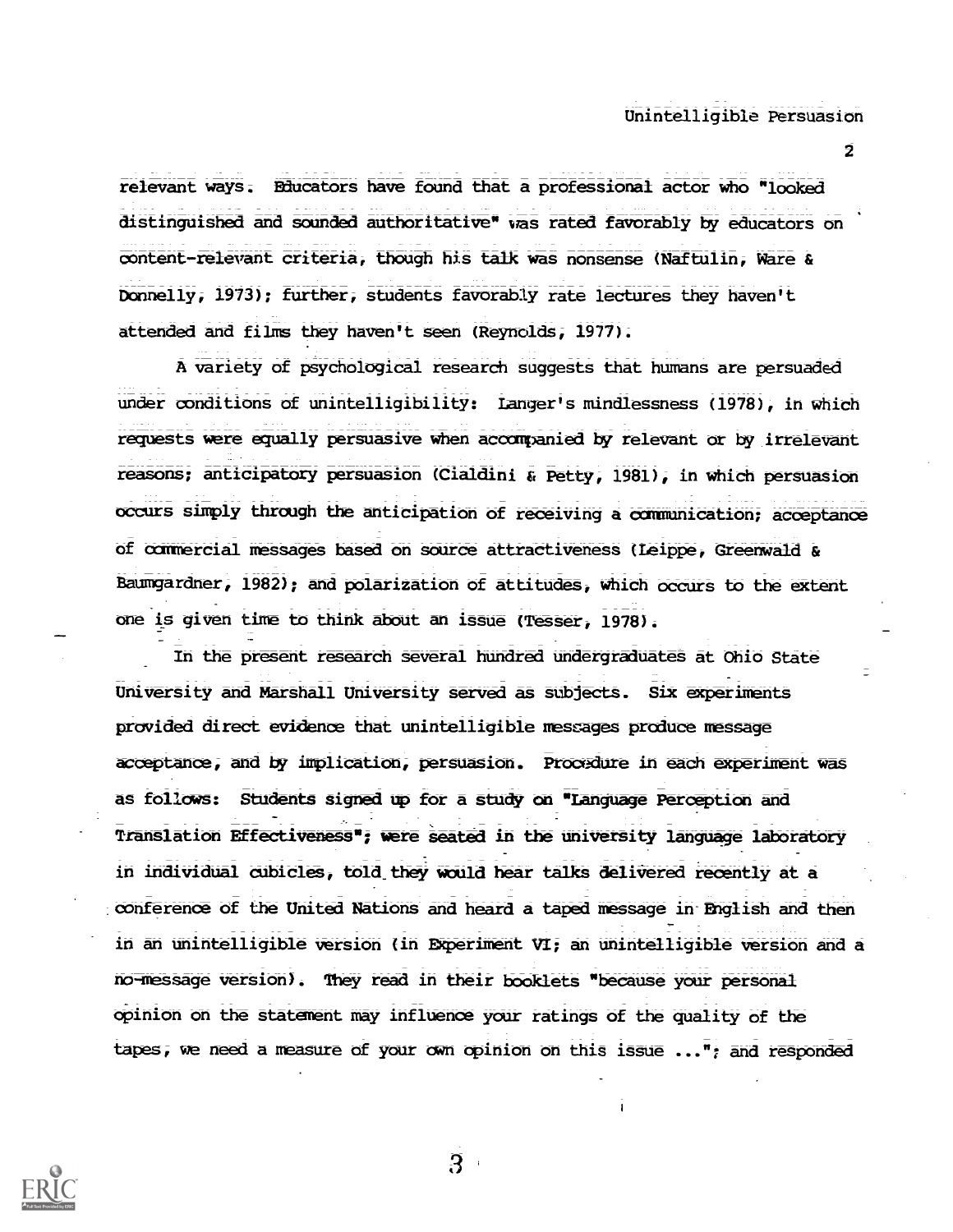3

to standard attitude dependent measures (e.g., Petty, Cacioppo & GOldMan, 1981): semantic differentials, Likert-type attitude scales and cognitive responses measures. An equal number of students heard the messages in the reverse order. Manipulations of message length, number of repetitions and source credibility were added as an additional between-subjects factor in some experiments.

In Experiment 1, a majority of students provided evaluative ratings and listed cognitive elaborations to a foreign language (Greek) communication which nearly all claimed not to have understood. Experiment 2 replicated the first experiment with a different speaker and extended the effect to a message rendered unintelligible by electronic filtering. In Experiment 3, increased message length did not lead to increased agreement with an unintelligible message tut in Experiment 4 increased repetitions of both intelligible and unintelligible communications produced increased acceptance. Experiment 5 demonstrated that increased source credibility produced greater agreement to an intelligible message and to an unintelligible message as well. In Experiment 6 unintelligible messages were shown to produce more agreement and cognitive elaborations than a control no-message condition. FUrther, the number of cognitive elaborations divided by total thrughts listed was greater in response to unintelligible messages than to intelligible messages.

The main findings were: 1) most university students agreed with and listed cognitive responses to a variety of unintelligible communications (every experiment); 2) persuasion processes with unintelligible communications were similar to persuasion processes using intelligible messages (Experiments 4 and 5); 3) an unintelligible communication evinced more cognitive responses and



4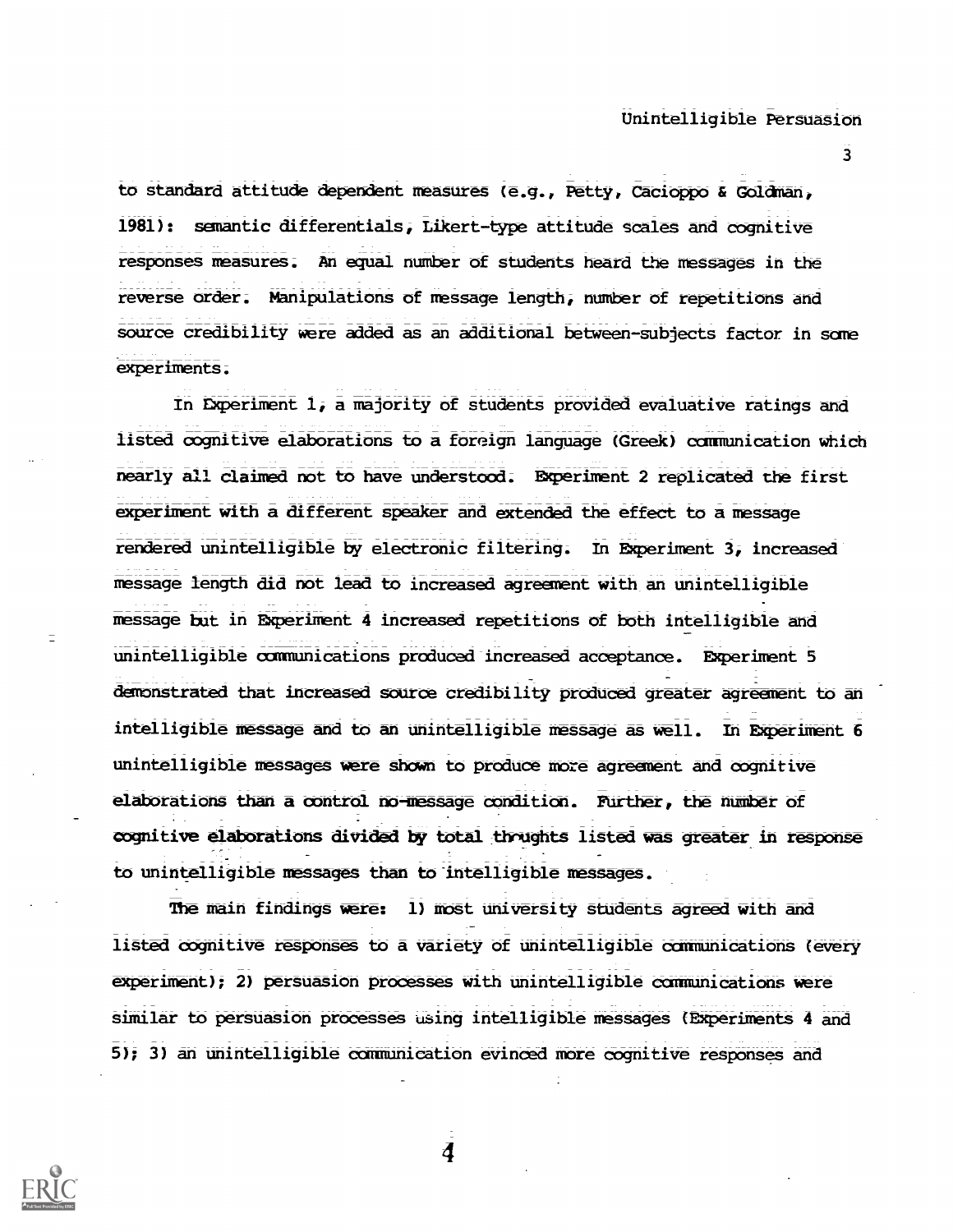4

more favorable ratings than a nonmessage control (Experiment 6); 4) the unintelligible messages produced increased cognitive elaboration as a function of total number of thoughts generated (in each of the first five experiments, a higher proportion of idiosyncratic thoughts were produced in response to the unintelligible message than to the intelligible message. Everiment 6 did not use an intelligible message); and finally 5) students high in Need for Cognition (Cacioppo & Petty, 1982) were more persuaded by unintelligible messages than students low in Need for Cognition (Experiments 3 and 4).

These robust findings pose a far-reaching difficulty for all models of persuasion that assume that the understanding, comprehension, and meaning inherent in a communication are necessary components of the attitude-change process. The comprehension component was crucial in the influential theories of Hovland, Janis and Kelley (1953) and NOGuire (1969) and comprehension has been assumed in the theoretical formulations of Greenwald (1968) and Eagly (1974). But a message that is devoid ct meaning, such as filtered speech, or modern Greek (for our Subjectt), cannot be "understood" cr "comprehended" in the sense in which comprehension-based theories use these terms.

Theories that say that comprehension is message-based are the traditional models et social psydhoIogy and-have served a central role in guiding mainstream research, However, these theories have not been tested in extreme conditions, unintelligible messages, until now; Cne contemporary formulation, cognitive response theory (Petty, Ostrom & Brock, 1981) could account for many of the present results, although the finding that cognitive elaboration is abetted by unintelligibility appears to undermine a key assumption of routes-to-persuasion (central versus peripheral) theories (e.g., Petty &



 $\overline{5}$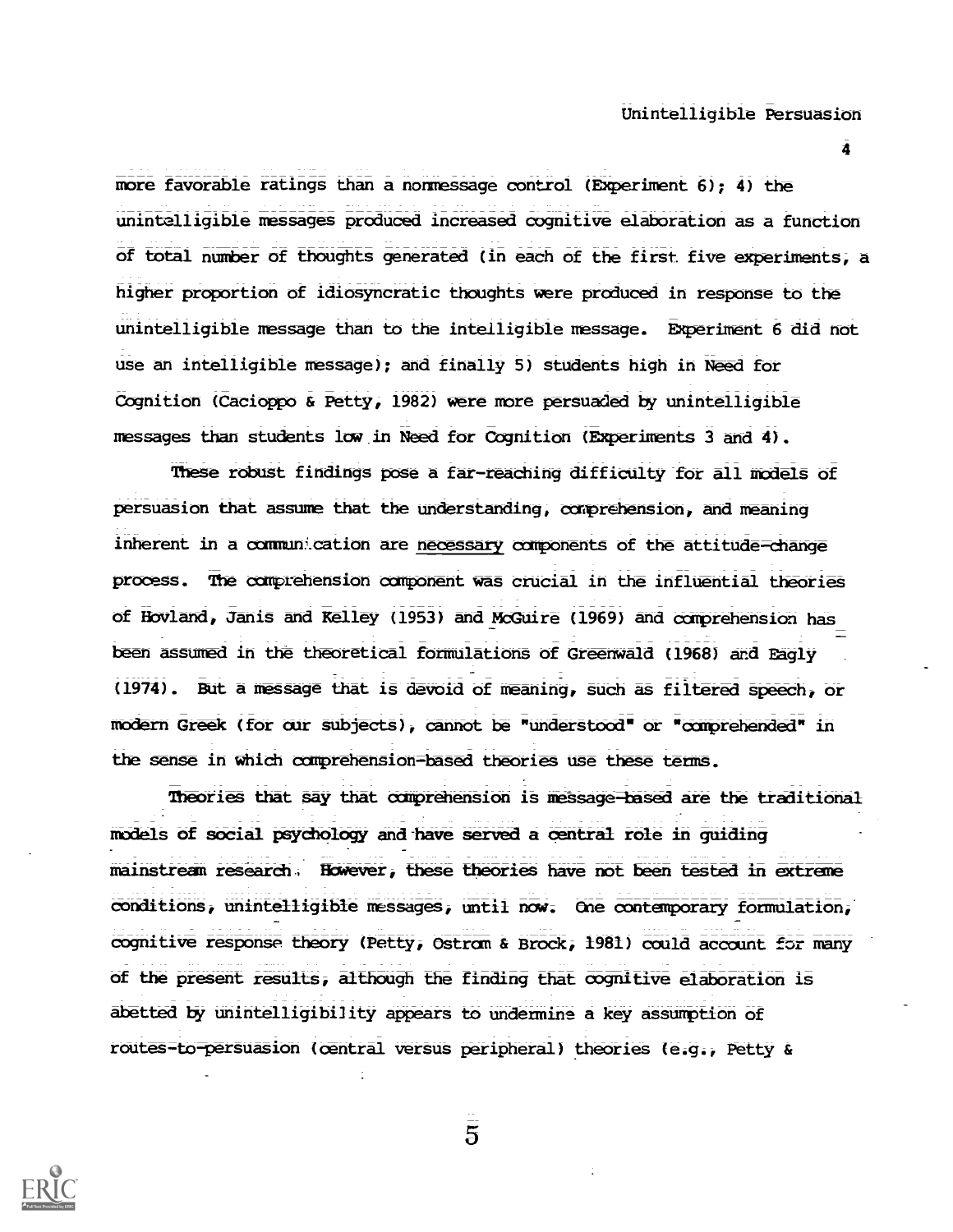5

Cacioppo, 1981). The present preferred formulation emphasizes own thoughts (Perloff & Brock, 1980) and the results showed that a meaningless message could Suffice to instigate sufficient own thoughts for confident reporting of differential message acceptance. The locus of meaning, on w+lich acceptance is bated, was not anywhere in the message but in the self-otigin\_ted elaborations of the message recipient.

### References

- Cacioppo, J. & Petty, R. (1982). The need for cognition. Journal of Personality and Social Psychology, 42, 116-131.
- Cialdini, R. & Petty, R. (1981). Anticipatory opinion effects. In R. Petty, T. Ostrom & T. Brock (eds.), Cognitive Responses In Persuasion. Hillsdale: Erlbaum, Pp. 217=235.
- Eagly, A. (1974). Comprehensibility of persuasive arguments as a determinant of opinion dhange. Journal of Personality and Social Psychology, 29, 758=773.
- Greenwald, A. (1968). Cognitive learning, cognitive response to persuasion, and attitude change. In A. Greenwald, T. Brock & T. Ostrom (Eds.), Psychol-- ogical foundations of attitudes. New York: Academic Press; Pp. 147-170.
- Hitler, A. (1971). Mein kampf. Boston: Houghton Mifflin, (Originally published, 1926);
- Hovland, C., Janis, I. & Kelley, H. (1953). Communication and persuasion. Yale University Press;
- Langer, E.\_(1978). Mindlessness of\_ostensibly thoughtful actions. Journat\_of Personality and Social Psychology, 36, 635-642.
- Leippe, M., Greenwald, A. & Baumgardner, M. (1982). Delayed persuasion as a consequence of associative interference: A context confusion effect. Personality and Social Psychology Bulletin, 8, 644-650.
- McGuire, W. (1969). The nature of attitudes and attitude change. In G. Lindzey & E. Aronson (EAS.), Handbook-of-social psychology, VOl. III. Reading, Massachusetts: Addison-Wesley. Pp. 136-314.
- Naftulin, D., Ware, J. & Donnelly, F. (1973). The Doctor Fox lecture: A paradigm of educational seduction. Journal uf Medical Education, 48, 630-635.



 $\overline{6}$